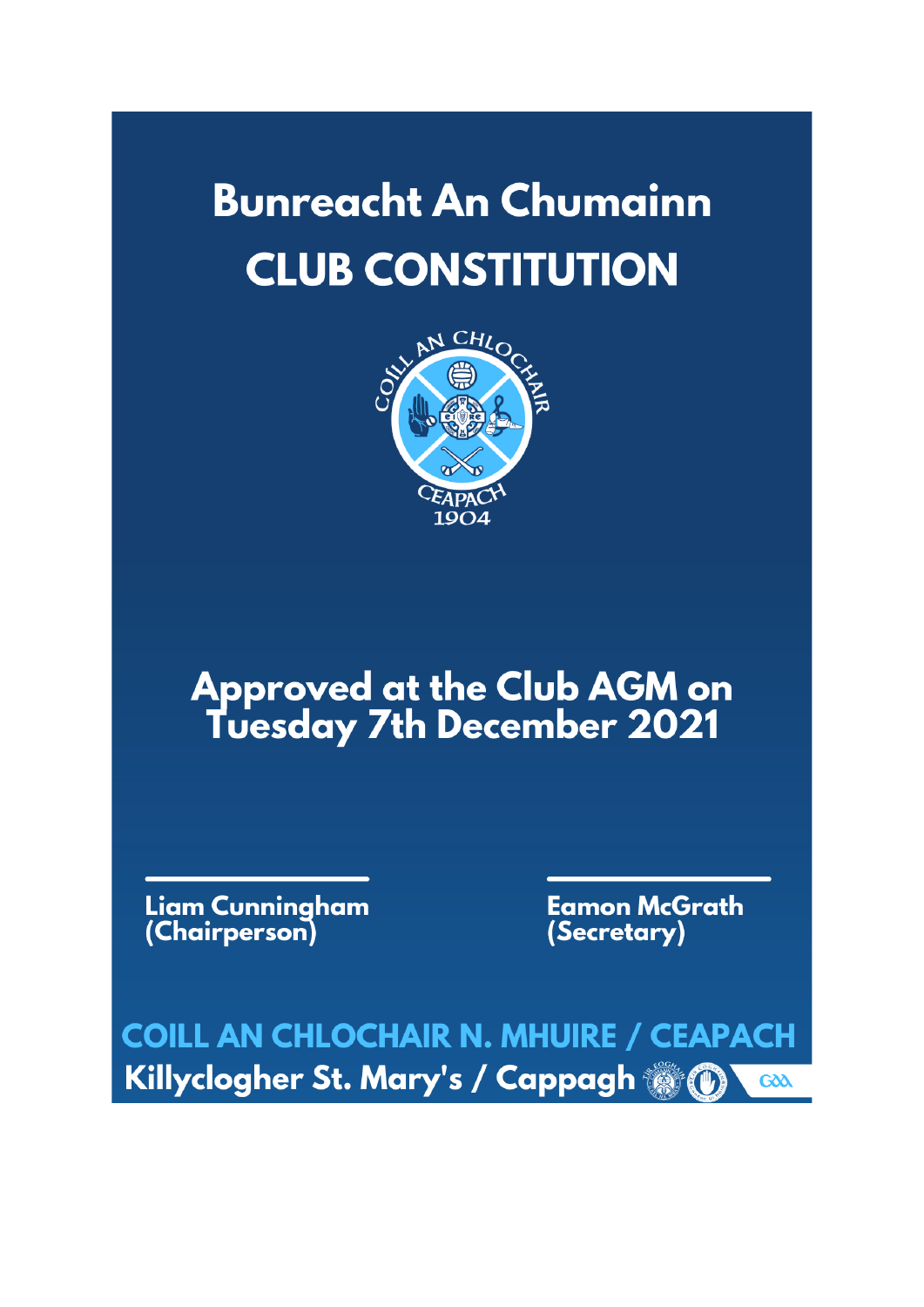### **Club Constitution**

Format No. 1 - Applies to all Clubs - without Licensed Bars Incorporating Articles 1 to 18 inclusive

#### **Format No 1.**

1. In these Articles:

"**The G.A.A.**" means the National Governing Organisation for the preservation and promotion of Gaelic Games and pastimes, known as the Gaelic Athletic Association.

"**The Club**" means the Club as set out in Article 2 hereof.

"**The Official Guide**" means the Official Guide of the G.A.A.

"**Executive Committee**" means Officers and ordinary Committee Members together.

"**Secretary**" means the Secretary for the time being, or any person appointed to perform the duties of the Secretary of the Club.

"**Real Property**" means the property of the Club of an immovable nature, comprising any Playing Pitches, Grounds or Buildings, whether of Leasehold or Freehold tenure, with all Fixtures or Fittings attached thereto and used therewith.

"**Personal Property**" means the property of the Club of a movable nature, comprising all Playing or Sporting equipment of the Club, as well as all Stock in Trade and Money or other Assets of the Club not already classified as fixtures or fittings on "Real Property", as heretofore defined.

**Words importing the singular number only**, include the plural number and vice versa, and words importing the masculine gender only, also include the feminine and vice versa.

#### **NAME**

2. The official Name of the Club shall be AN CUMANN LÚTHCHLEAS GAEL COILL AN CHLOCHAIR N. MHUIRE, the English version of which shall be KILLYCLOGHER ST. MARY'S G.A.A. Club.

#### **OBJECTS**

3.1 The Objects of the Club shall be the promotion of the aims of the G.A.A., as outlined in the Official Guide.

3.2 The Membership, Income and Property of the Club shall be dedicated to and applied solely towards the promotion of these objects.

#### **COLOURS**

4. The Club Colours shall be navy and sky blue.

#### **MEMBERSHIP**

5.1 There shall be three types of Membership of the Club:

5.1.1 FULL MEMBERSHIP may be granted to persons Over 18 years (i.e. shall have celebrated their 18th birthday prior to January 1st of the Membership Year) who subscribe to and undertake to further the aims and objectives of the Club and the G.A.A. Honorary Membership may be granted to persons Over 18 years, as defined above, who have rendered exceptional service to the Club or the games or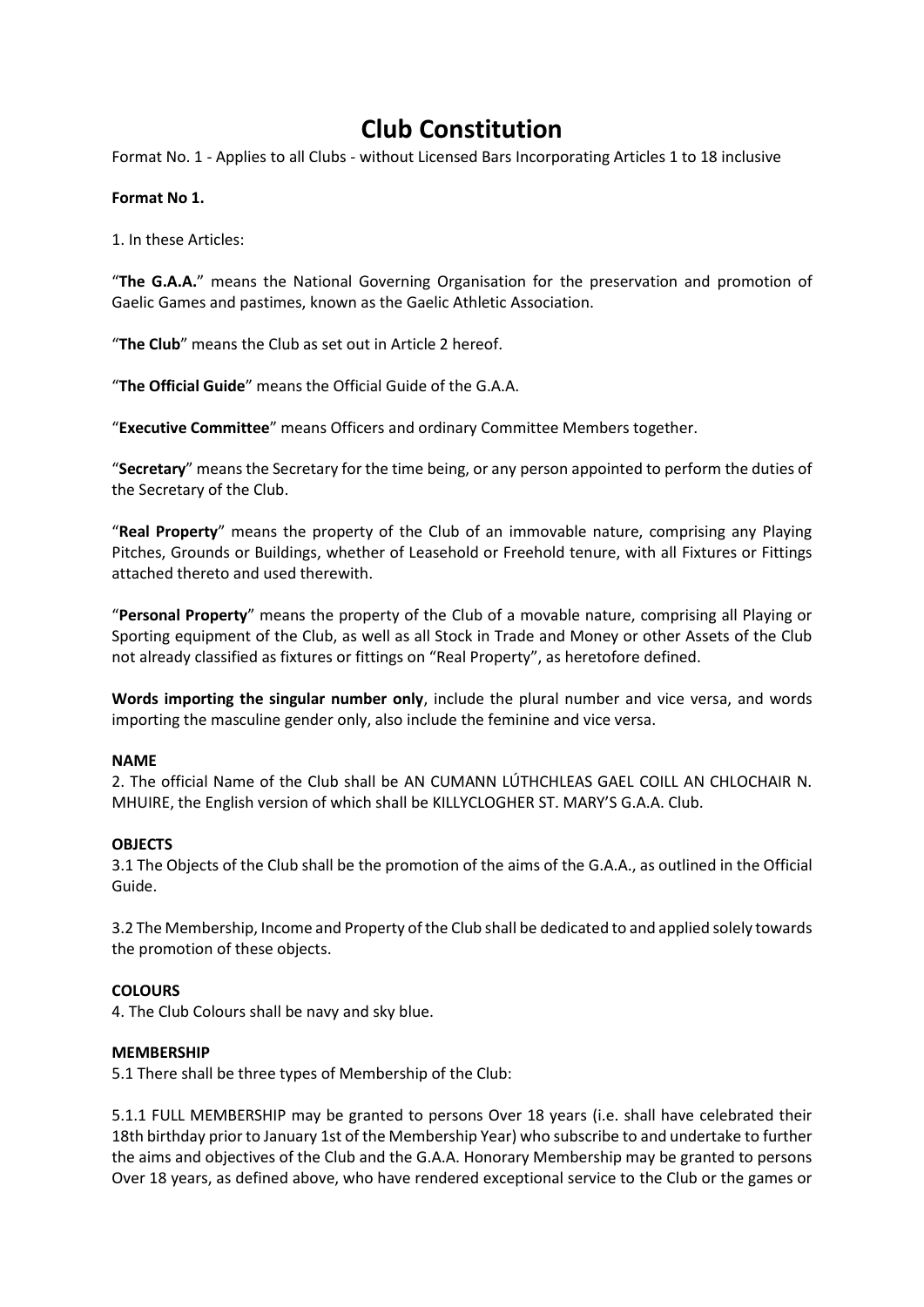activities of the G.A.A. An Honorary Member shall have the rights of a Full Member, but shall be exempt from paying the Club's Annual Membership Fee.

5.1.2 YOUTH MEMBERSHIP may be granted to persons Under 18 and Over 9 years (i.e. shall celebrate their 18th birthday on January 1st of the Membership Year or on a later date and shall have celebrated their 9th birthday prior to January 1st of the Membership Year) who subscribe to and undertake to further the aims and objectives of the Club and the G.A.A.

(Notes - Child Membership of the Association is for children Under 9 years (i.e. shall celebrate their 9th birthday on January 1st of the Membership Year or on a later date) On expiration of a Child Membership of the Association, a person may apply for Youth Membership of the Association only through a Club for which he is eligible to play.)

5.1.3 SOCIAL MEMBERSHIP may be granted to persons Over 18 years, as defined above, who subscribe to and undertake to further the aims and objectives of the Club and the G.A.A., but who do not seek full voting rights and rights to take part in the administrative affairs of the Club or the G.A.A.

5.2 Full Members (including Honorary Members) and Youth Members of the Club will also become Members of the G.A.A. 5.3 Once granted, Full Membership of the Club and the G.A.A. shall continue for life, and Youth Membership shall continue to the end of the year in which the Members celebrates his eighteenth birthday, at which time his next membership payment will automatically be as a Full Member, unless in either case the member has been expelled or his resignation in writing has been accepted, in accordance with this Constitution and Rules or the Official Guide.

5.4 The rights of any member of the Club shall be conditional upon the member complying with the provisions of this Constitution and the Official Guide, including payment of any annual membership fee and levies.

5.5 Such rights may be withheld, restricted or suspended in accordance with this Constitution and the Official Guide.

5.6 An application for Full or Social Membership must be made in the manner prescribed by Central Council and signed by the applicant. The application request must be submitted to the Club Secretary.

5.7 An application for Youth Membership must be made in the manner prescribed by Central Council and signed by the applicant and one of his parents/guardians. The prescribed electronic Application Form may be completed by one of the Applicant's parents or Guardians and submitted to the Club Secretary, complete with accompanying electronic payment for the prescribed fee.

5.8 An application for Child Membership must be made on the Prescribed Form and signed by the applicant and one of his parents/guardians. Alternatively, a prescribed electronic Application Form may be completed by one of the Applicant's parents or Guardians and submitted to the Club Secretary, complete with accompanying electronic payment for the prescribed fee.

5.9 Applications for Full Membership shall be brought for approval by the Club Secretary to a meeting(s) of the Club Executive. Applications for membership shall be approved by a simple majority of the Executive Committee. In accordance with Rule 2.1(b) of the Official Guide, membership of the Association shall only be granted by a club, to persons who subscribe to and undertake to further the aims and objectives of the Gaelic Athletic Association, as stated in the Official Guide. A list, in alphabetical order, of the names and addresses of all club members shall be retained by the Club Secretary and/or kept safely on the club premises. Only a full member who has satisfied the condition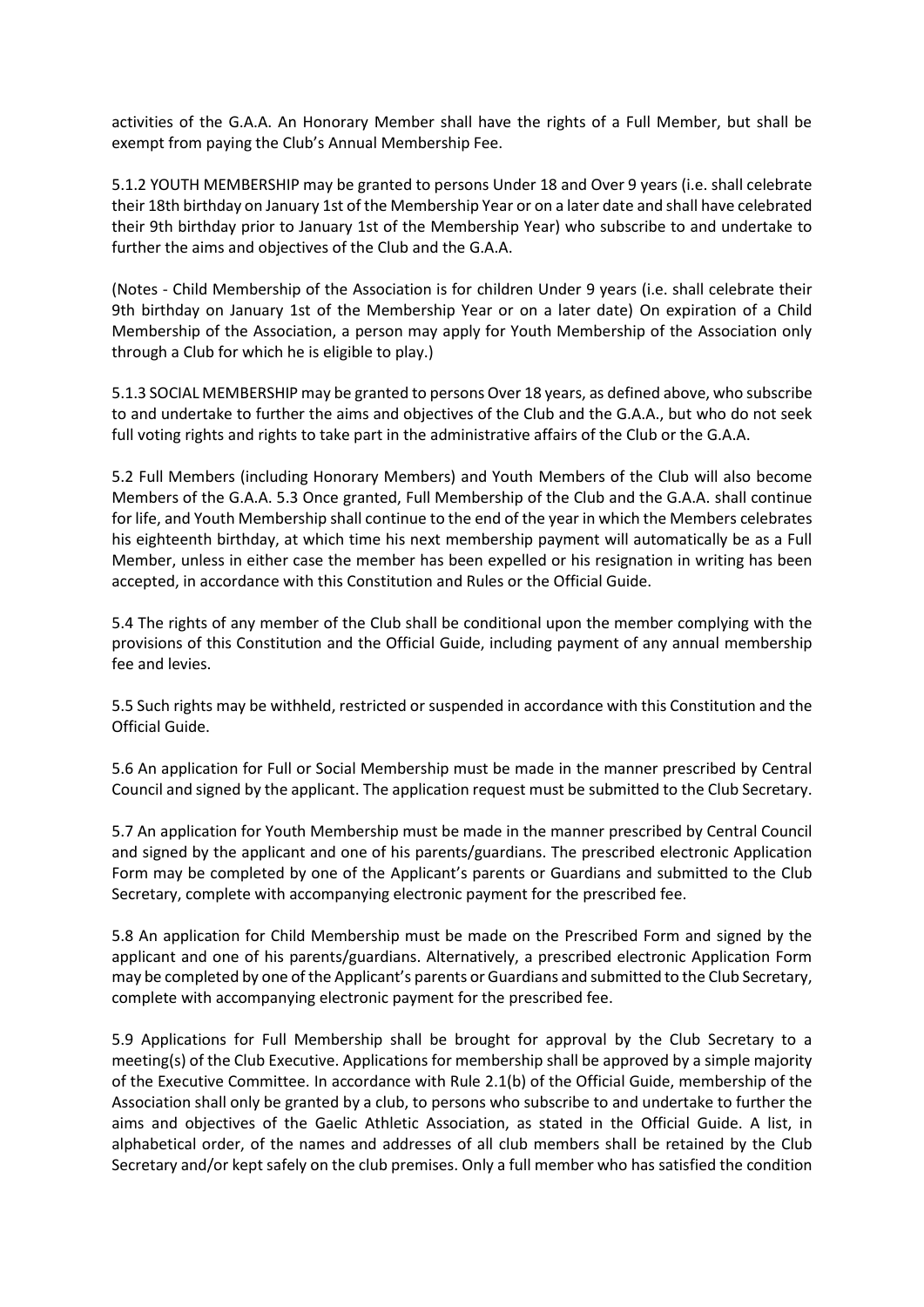of Rule 4.1 of the Official Guide may be nominated for or elected to any Elective Office referred to in the Official Guide.

5.9.1 Persons shall not be admitted to any of the privileges of Membership until after their election by the procedures stated in this Article.

5.10 If and when the Application for Membership has been accepted by the Executive Committee, the new Member's particulars shall be submitted by the Club Registrar to the Central Council, by the process of Electronic Registration, for Registration and allocation of a personal membership number.

#### **DISCIPLINARY POWERS AND PROCEDURES**

5.11.1 The Executive Committee shall have the power to investigate and process matters relating to alleged breaches of this Constitution or the Official Guide by Club members in the same manner as a Competitions Control Committee or a Management Committee in Chapter 7 of the Official Guide. It shall follow the procedures set out in Rule 7.3 of the Official Guide. Where a Defending Party seeks a Hearing, it shall be provided by the County Hearings Committee. There shall be no appeal against a decision of Hearings Committee in relation to Disciplinary Action initiated by the Executive Committee.

5.11.2 Unless the offence is brought to the notice of the County Committee of the G.A.A. by the Club, and that body, having considered the merits of the case and having regard to the rights of the player or member, confirms the penalty imposed, the member continues to be a legal member of the Association and is suspended from Club activities only.

#### **SUBSCRIPTIONS**

6.1 The Annual Subscription to be paid by members of the Club shall be determined by the Executive Committee and ratified at the Annual General Meeting.

6.2 The determined Annual Subscription shall be payable on election and thereafter annually, in advance of the date and in the manner decided by the Executive Committee. The date set shall be a date prior to March 31st each year.

#### **EXECUTIVE COMMITTEE**

7.1 The business and affairs of the Club shall be under the management of an Executive Committee, and it shall be the controlling body of the Club.

7.2 The Executive Committee shall be comprised of the Chairperson, Vice-Chairperson, Treasurer, Secretary, Registrar, Officer for Irish Language and Culture, Public Relations Officer, Children's Officer, one Players' Representative, and at least five, but not more than ten other Full Members.

7.3 Nominations to serve on the Executive Committee shall be by any two Full Members (which may include the nominee) whose membership fees are paid up to date in accordance with Rule 6.2 and who are not suspended or disqualified under this Constitution and Rules or the Official Guide.

7.4 The Executive Committee, shall be elected by the Full Members present, entitled to vote and voting at the Annual General Meeting. Exceptions: The Children's Officer and the Officer for Irish Language and Culture, and the Players' Representative, who shall have participated as a player with the Club within the previous 48 weeks, shall be appointed at the Annual General Meeting on the recommendation of the outgoing Executive Committee.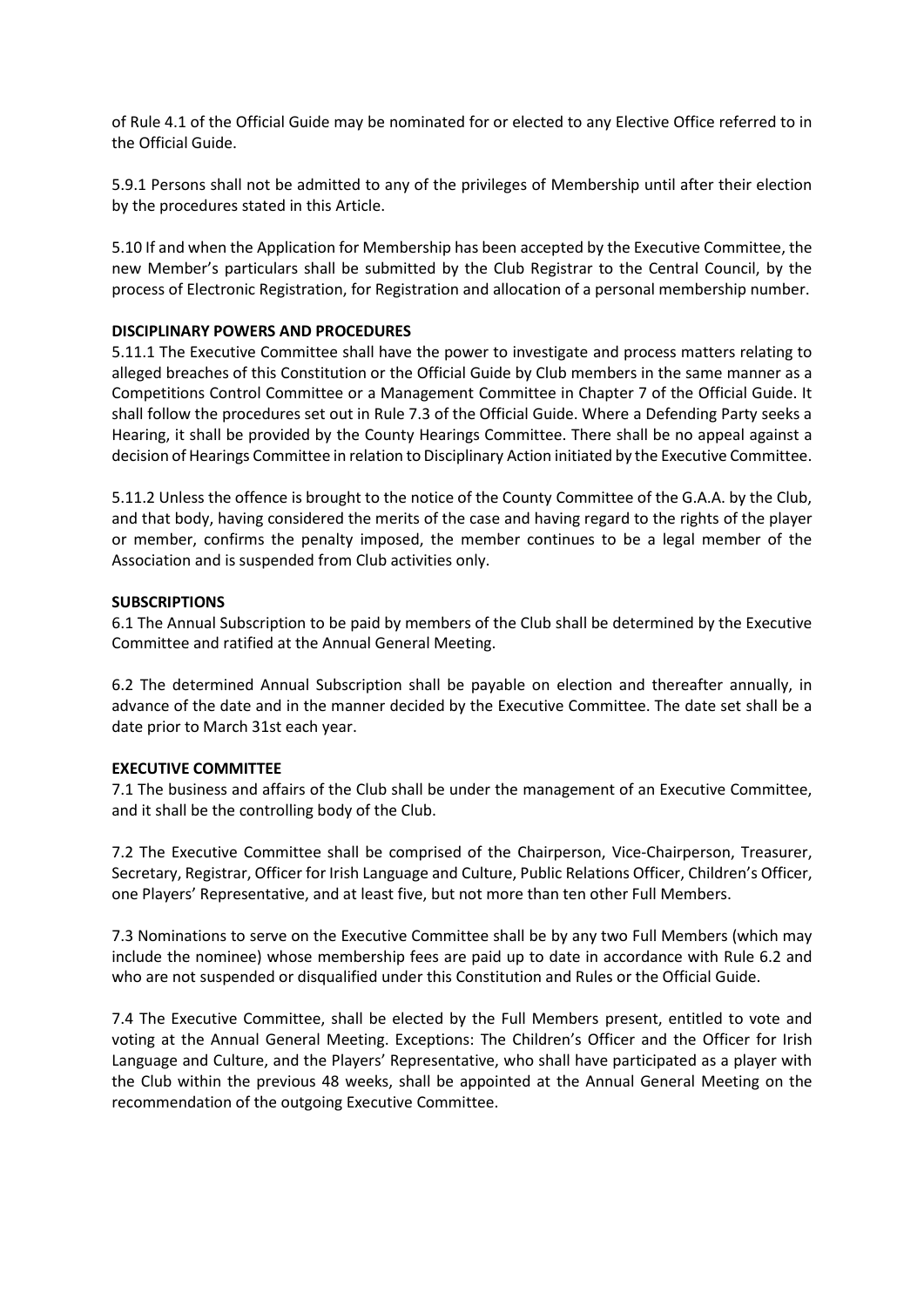7.4.1 The Players' Representative shall be selected by the players prior to a date appointed by the Executive Committee. In default of such a selection, the Executive Committee shall select the Players' Representative for recommendation to the Annual General Meeting.

7.5 Only Full Members, whose Membership Fees are paid up to date in accordance with Article 6.2 and who are not suspended or disqualified under this Constitution or Rules of the Official Guide, shall be eligible for election to the Executive Committee.

7.6 The outgoing Executive Committee shall conduct the Annual General Meeting.

7.7 The Executive Committee shall hold office until the conclusion of the following Annual General Meeting.

7.8 The Executive Committee shall meet at least once each quarter, and four members present shall constitute a quorum at a meeting of the Executive Committee.

7.9 The Chairperson, when present, shall preside over all meetings of the Executive Committee; in his absence, the Vice-Chairperson shall preside.

7.10 If both the Chairperson and the Vice-Chairperson are absent, the Committee shall appoint a member present to preside at the Meeting.

7.11 The Secretary shall record the Minutes of each Meeting. If the Secretary is absent, the Committee shall appoint a member present to record the Minutes.

7.12 The Minutes shall specify the date of the Meeting, those present, and a brief account of the Meeting, and shall be read to the next Meeting.

7.13 Such Minutes, if agreed as being accurate or having been appropriately amended, shall be signed by the Chairperson and Secretary, having been first proposed, seconded and adopted.

7.14 The Executive Committee shall have the sole right to appoint Sub-Committees and Managers/Coaches/Selectors of teams as required.

7.15 The Executive Committee shall define the duties of such Sub-Committees, and retain control in all matters and activities which it considers of importance to the general welfare of the Club, including the disposal of any funds in the hands of such Sub-Committees.

7.16 The Executive Committee shall have power to nominate the Chairperson of such Sub Committees.

7.17 The Chairperson, Vice-Chairperson, Secretary and Treasurer of the Executive Committee shall be ex- officio members of all Sub-Committees.

7.18 The Executive Committee shall have power from time to time to make, alter and repeal all such Regulations as they deem necessary, expedient or convenient for the proper conduct and management of the Club, and in particular, but not exclusively, they may by such Regulations set out:

(a) The terms and conditions upon which guests, children of members of the Club and visitors shall be permitted to use the premises and property of the Club;

(b) The times of opening and closing the Pavilion Grounds and Premises of the Club, or any part thereof;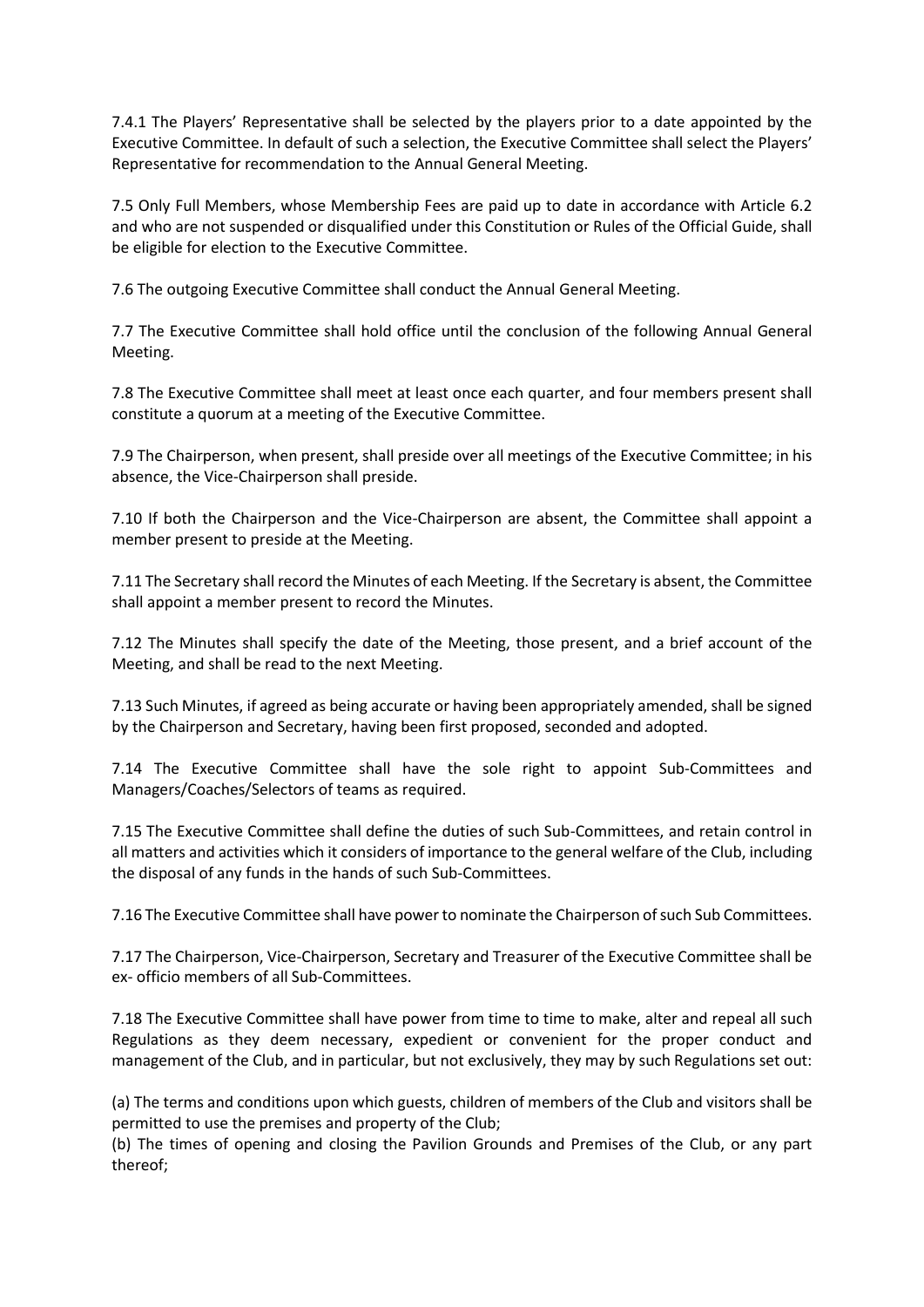(c) The conduct of members of the Club in relation to one another;

(d) The setting aside of the whole or any part or parts of the Club's premises for any particular time or times, or for any particular purpose or purposes subject to the consent of Central Council; (e) And generally, all such matters as are commonly the subject matter of this Constitution.

7.19 The Executive Committee shall approve Motions to County Convention in accordance with Rule 3.14 Official Guide.

7.20 The Executive Committee shall adopt such means as they deem sufficient, to bring to the notice of members of the Club all such Regulations and all alterations and repeals.

7.21 All such Regulations so long as they shall be in force, shall be binding upon all members of the Club, provided nevertheless that no Regulations shall be inconsistent with or shall affect or repeal anything contained in this Constitution and Rules or the Official Guide, and that any Regulations may be set aside by a special resolution of a General Meeting of the Club.

7.22 Each Full Member shall have the right to be heard by the Executive Committee upon any complaint or representation sent by him, in writing, to the Secretary.

7.23 A Special meeting of the Executive Committee may be called:

(a) by the Secretary or

(b) by the Secretary, for a date not more than seven days from the date of the receipt by him of a requisition duly signed by four members of the Executive Committee.

(c) Such requisition shall set out the purpose for which the special meeting is required.

7.24 Any Member of the Executive Committee who shall have absented himself from three consecutive meetings, without reasonable explanation, shall be deemed to have resigned from the Executive Committee.

7.25 Should any Member of the Executive Committee resign, be deemed to have resigned, or his position otherwise lapse, the remaining members of the Executive Committee shall, at their discretion, have the power to fill the vacancy, by co-opting a replacement from the body of the Full Membership.

7.26 The service of any Member so co-opted on to the Executive Committee shall not be reckoned in calculating the length of service such Member, if subsequently elected to serve on the Executive Committee.

#### **GENERAL MEETINGS**

8.1 The Club shall in each year hold a general meeting as its Annual General Meeting, in addition to any other General Meetings in that year, and shall specify the meeting as such in the notice calling it.

8.2 All General Meetings, other than Annual General Meetings, shall be called Special General Meetings.

8.3 An Annual General Meeting shall be held at such time as shall be decided upon by the Executive Committee. The Annual General Meeting shall not be held later than 30th November without the prior approval of the County Committee.

8.4 The following business shall be transacted at the Annual General Meeting: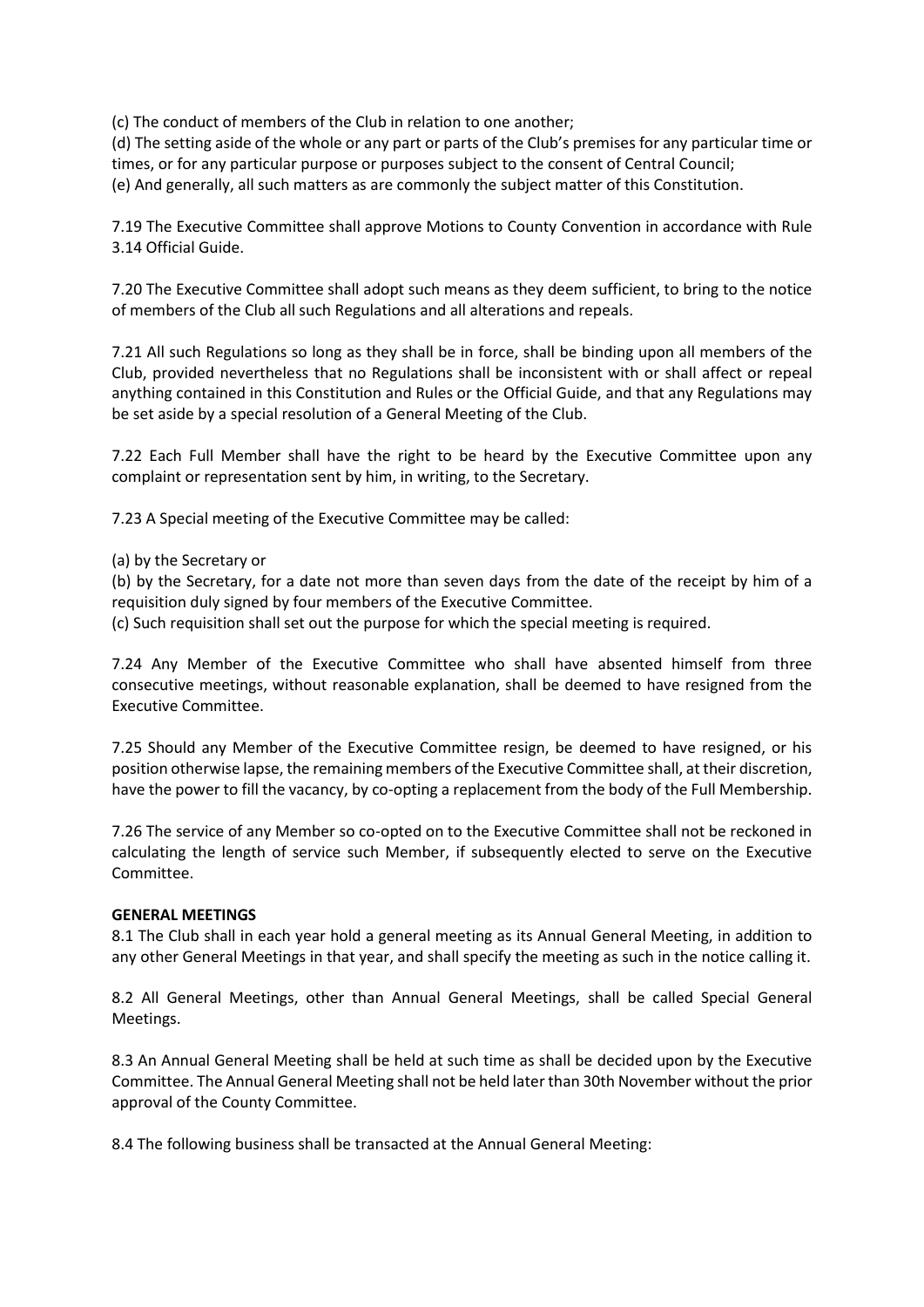(a) Adoption of Standing Orders.

(b) Minutes of previous Annual General Meeting.

(c) Consideration of the Annual Report submitted by the Secretary.

(d) Consideration of the Financial Statements including the Report of the Accountant(s) or Auditor(s).

(e) The Chairperson's Address.

(f) Election of Officers and Members of the Executive Committee.

(g) Notices of Motion.

(h) Other Business

Note: "Other Business" does not include the appointment of Managers/Coaches/Selectors of teams which is the business of the Executive Committee of the Club.

8.5 The Annual General meeting of the Club shall be called in the following manner:

8.5.1 The Executive Committee shall decide upon a date, time and place for the meeting, allowing adequate time to meet the time limits set out hereunder.

8.5.2 Once the date of the Annual General Meeting has been fixed, the Secretary shall give at least twenty-one days notice in writing, electronically and/or otherwise, to the members of such date, at the same time inviting nominations for election to the Executive Committee for the following year and motions for consideration at the Annual General meeting, also specifying that such nominations and motions shall be received by the Secretary by a date not less than fourteen days prior to the date fixed for the meeting.

8.5.3 The Secretary shall then, on or after the date specified for return to the secretary of such Nominations and Motions, but so as to give the members seven days clear notice before the meeting, circulate, electronically and/or otherwise, to the members the following documentation:

(a) Copy of the Agenda for the meeting.

- (b) Copy of the Annual Report of the Secretary.
- (c) Copy of the Financial Statements, including the Report of the Accountant(s) or Auditor(s)
- (d) Details of the Nominations for election to the Executive Committee.
- (e) Copies of any motions for consideration at the meeting.

8.6 In the event of the number of Nominees for any particular Executive Committee position being equal to or less than the number of positions to be filled, such Nominees shall be declared elected, and any positions left unfilled, due to the lack of Nominees or Nominees withdrawing, shall be filled by the new Executive Committee, as soon as practical after the Annual General Meeting.

8.7 A Special General Meeting may be called by the Executive Committee at any time, provided ten days clear notice, in writing, shall be given to the members, specifying the purpose of such Special General Meeting,

8.8 The Executive Committee shall call a Special General Meeting for a date not more than twenty one days from the receipt by the Executive Committee of a requisition, in writing, signed by twelve members of the Club, and ten clear days notice, in writing, shall be given to the Members.

8.8.1 Such Requisitions by members of the Club shall set out the purpose for which the Special General Meeting is required, and shall be lodged with the Secretary.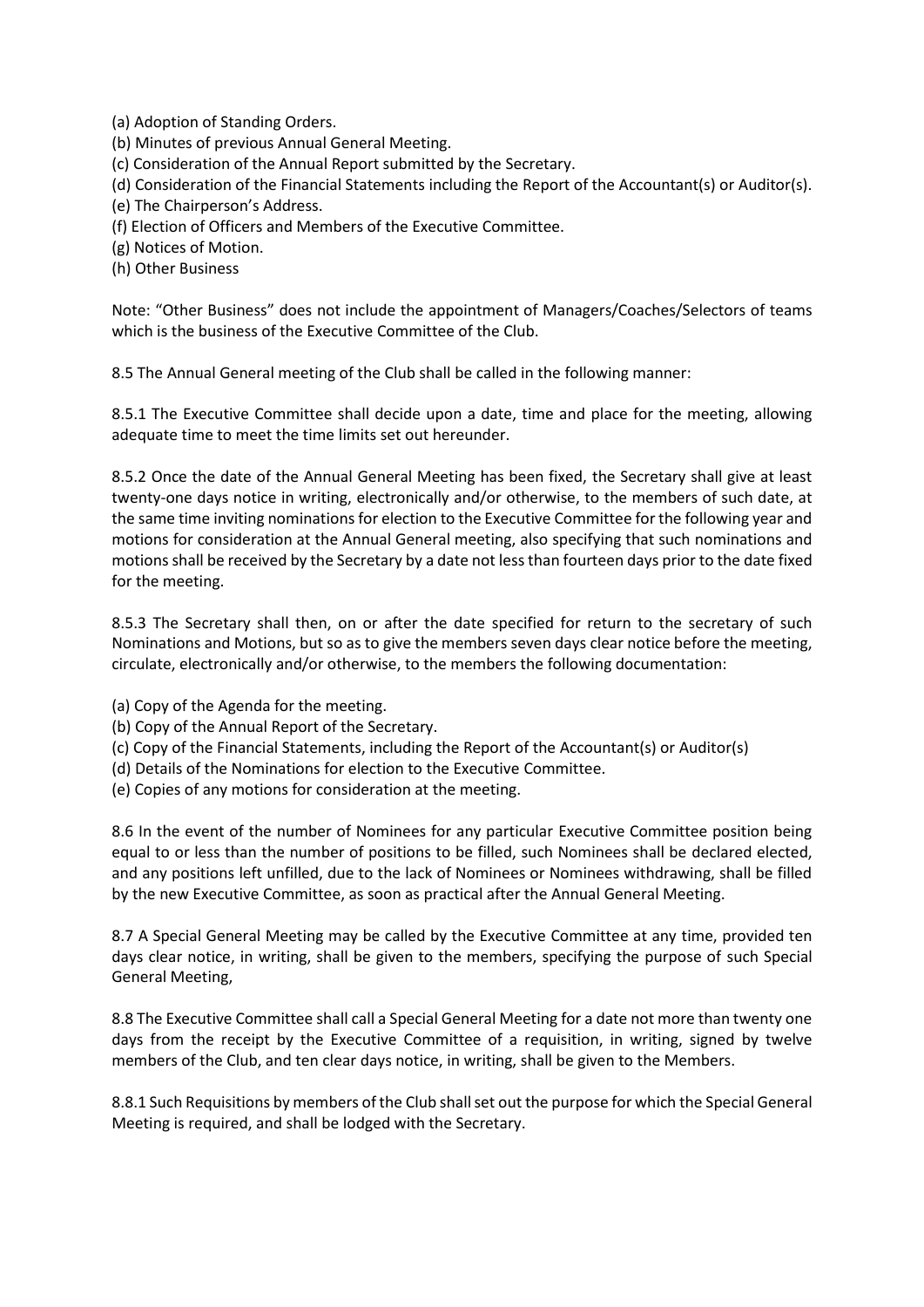8.8.2 If the Special General Meeting is not called for a date within the twenty one days stipulated, then the Requisitoners may themselves convene a Special General Meeting If requested, the County Secretary shall assist the Requisitioners in convening the Special General Meeting.

8.9 No other business, outside that specified in the Notice, shall be transacted at a Special General Meeting.

8.10 No business shall be transacted at any General Meeting unless a quorum of members is present at the time when the meeting proceeds to business. Save as herein otherwise provided, fifteen per cent of Full Members eligible to vote shall be a quorum at a General Meeting, subject to a minimum of 15 members being present.

8.11 If within half an hour after the time appointed for a General Meeting, a quorum of members is not present, the meeting if convened on the requisition of members shall be dissolved; in any other case it shall stand adjourned and be rearranged at a date and time to be decided by the Executive Committee, provided the reconvened meeting takes place within 14 days of the original meeting; and if at the reconvened meeting a quorum of members is not present within half an hour after the time appointed for the meeting, the members then present shall be a quorum.

8.12 The Chairperson, and failing him the Vice-Chairperson, shall preside as Chairperson at every General Meeting of the Club.

8.13 If there is no such Chairperson, or if at any meeting he is not present within thirty minutes after the time appointed for the holding of the meeting, the members then present shall choose someone of their number who is a member of the Executive Committee to be Chairperson of the meeting, and if there shall be no Member of the Executive Committee present, then the members shall elect any one of their number to be Chairperson of the Meeting.

8.14 The Chairperson may, with the consent of the meeting, adjourn the meeting from time to time and from place to place, but no business shall be transacted at any reconvened meeting other than the business left unfinished at the meeting from which the adjournment took place.

8.15 Failure to comply strictly with the time limits set out in this Constitution and Rules or the non receipt of Notice of a Meeting by any persons entitled to receive notice shall not invalidate the proceedings at that meeting, but shall entitle the majority of members present to seek and be granted an adjournment of the meeting to such date by which they would be given an adequate time to be furnished with and consider the contents of any relevant documentation.

#### **VOTING**

9.1 Only Full Members, whose membership fees are paid up to date in accordance with Rule 6.2, and who are not suspended or disqualified under this Constitution and Rules or the Official Guide, shall be eligible to vote at a General Meeting. The onus shall be on the member to prove that he has paid his subscription.

9.2 A Chairperson of a General Meeting, Executive Committee meeting or any Sub-Committee meeting shall, in the event of a tie, whether on a show of hands or on a ballot, have a casting vote in addition to his vote as a member, irrespective of whether or not he had originally voted on the issue, other than for the election to any position, when the outcome in the event of a tie shall be decided by lot. The first person chosen shall be deemed the winner of the tie.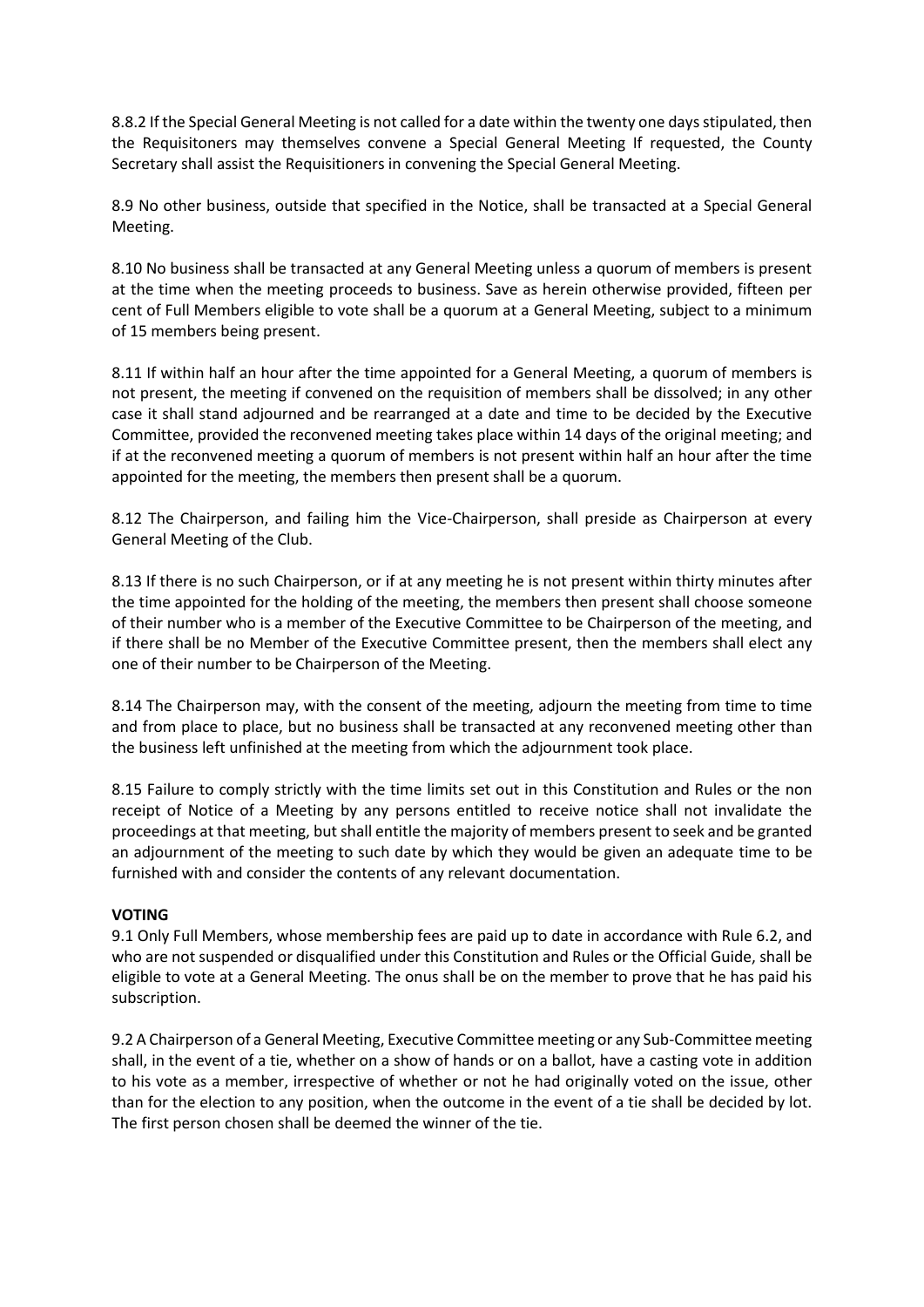9.3 At any General Meeting a resolution put to the vote of the meeting shall be decided on a show of hands, unless, before or on the declaration of the result of the show of hands, a ballot is demanded:

(a) by the Chairperson

(b) by at least five members present and entitled to vote.

9.4 Unless a ballot is so demanded, a declaration by the Chairperson that a resolution has on the show of hands been carried, or carried unanimously, or by a particular majority, or lost, shall be final, and an entry to that effect in the book containing the minutes of proceedings of the Club shall be conclusive evidence of the fact, without proof of the number or proportion of the votes in favour of or against such resolution.

9.5 If a ballot is so demanded, the same shall be taken in such manner as the Chairperson directs, and the result of the ballot shall be deemed to be the decision of the meeting at which the ballot was demanded.

9.6 A Secret Ballot shall be carried out to decide the result of any contest for any elective position.

#### **ASSETS AND TRUSTEES**

10.1 All property owned by a Club is held upon Trust for the benefit of the Club concerned. The Trust is subject to and governed by the provisions of the Official Guide and the Code on Trusts of Association Property, both as amended from time to time. All such property shall be vested in the Corporate Trustee and/or a number of full members as Trustees.

10.2 The Club shall have power to acquire, hold and develop, lease, mortgage, charge, exchange or sell Real and Personal Property, and to borrow or raise money in promotion of the objects of the Club, subject to the overall authority of the Central Council of the G.A.A..

10.3 The Real Property shall not be leased, mortgaged, charged, exchanged, sold, conveyed, transferred or otherwise dealt with without the consent in writing of the Central Council of the G.A.A., or as may be set out in any separate Declaration of Trust.

10.4 (A)The Personal Property owned or held by a Club shall be vested in the Chairperson, Treasurer and Secretary who shall hold it in Trust for the Club.

(B) The Real Property owned by a Club, shall be vested in the following:

(i) Five Trustees, three of whom shall be appointed for and on behalf of a Club, one of whom shall be appointed for and on behalf of the relevant County Committee, and one of whom shall be appointed for and on behalf of the relevant Provincial Council; or

(ii) Four Trustees, three of whom shall be appointed for and on behalf of a Club and the Corporate Trustee shall be appointed for and on behalf of the relevant County Committee and Provincial Council; or

(iii) One Trustee being the Corporate Trustee.

For Real Property situated in England and Wales the only available option is (ii).

10.5 The Executive Committee may determine whether the Corporate Trustee or other persons shall be appointed as Trustees for and on behalf of the Club for the purposes of Rule 5.3(B)(b)(1)(i) or (ii) of the Official Guide and who those persons shall be.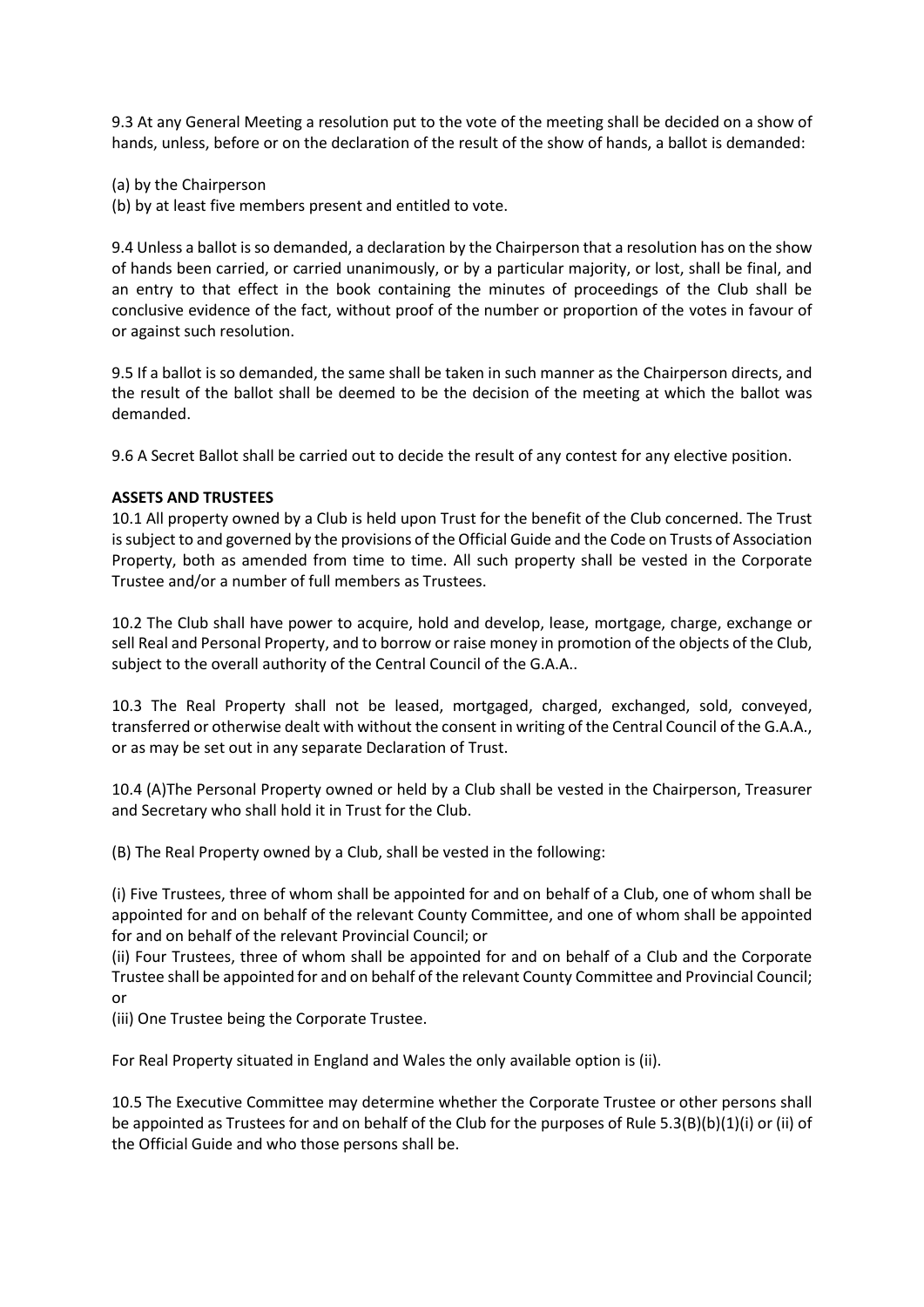10.6 By way of acceptance of their appointment and as and when required by Central Council, the Trustees of the Real Property shall execute a Declaration of Trust, as approved by Central Council, and which shall contain the provisions for appointment, removal and replacement of Trustees as well as regulating the conduct of the Trustees in performing their duties and exercising their powers under the trust. The terms of the Declaration of Trust approved by Central Council may be amended or replaced by Central Council from time to time.

10.7 Where the trustee is an individual, a Trustee shall hold office until his/her retirement or death unless replaced in accordance with the provisions of Rule 5.3, Official Guide and the Code on Association Property.

10.8 The Trustees of the Real Property, having first obtained the consent of the Central Council of the G.A.A. where necessary, shall exercise their powers and perform their duties as directed by the Club and in accordance with the Rules in Chapter 5 of the Official Guide and the Code on Association Property.

10.9 A Directive of the Club shall be given by a resolution of the full members of the Club, passed by a majority of the members present, entitled to vote and voting at a duly convened General Meeting and when so passed shall be binding upon all members of the Club.

10.10 A Certificate signed by the Secretary shall, in favour of any person relying on same, be conclusive evidence that a Directive, complying in all respect with the provisions of this Rule, was duly given to the Trustees.

10.11 The Trustees of the Personal Property shall invest and use such property in accordance with the Directives of the Executive Committee, of which an entry in the Minute book shall be conclusive evidence.

10.12 The Club shall indemnify and save harmless its Trustees in respect of any loss or expenses bona fide incurred by them in or about the execution of their powers and duties.

#### **BOOKS AND ACCOUNTS**

11.1 The Executive Committee shall open an Account (or additional Accounts that are approved by the Club Executive) with an approved Financial Institution on behalf of the Club, and all cheques and or electronic transfers authorised in writing drawn on the said account shall be signed by the Treasurer and countersigned by one of either the Chairperson or Secretary. Only the Executive Committee may open account(s) on behalf of the club.

11.2 The Executive Committee shall cause proper Books of Account to be kept in respect of:

(a) All sums of money received and expended by the Club, and the matters in respect of which such receipts and expenditures take place; and

- (b) All Sales and Purchases of goods by the Club; and
- (c) The Assets and Liabilities of the Club.

11.3 The Books of Account shall be kept at such place or places as the Executive Committee shall think fit, and shall at all reasonable times be open to the inspection of the members of the Executive Committee.

11.4 The Executive Committee shall from time to time determine whether and to what extent and at what times and places, and under what conditions and regulations, the Accounts and Books of the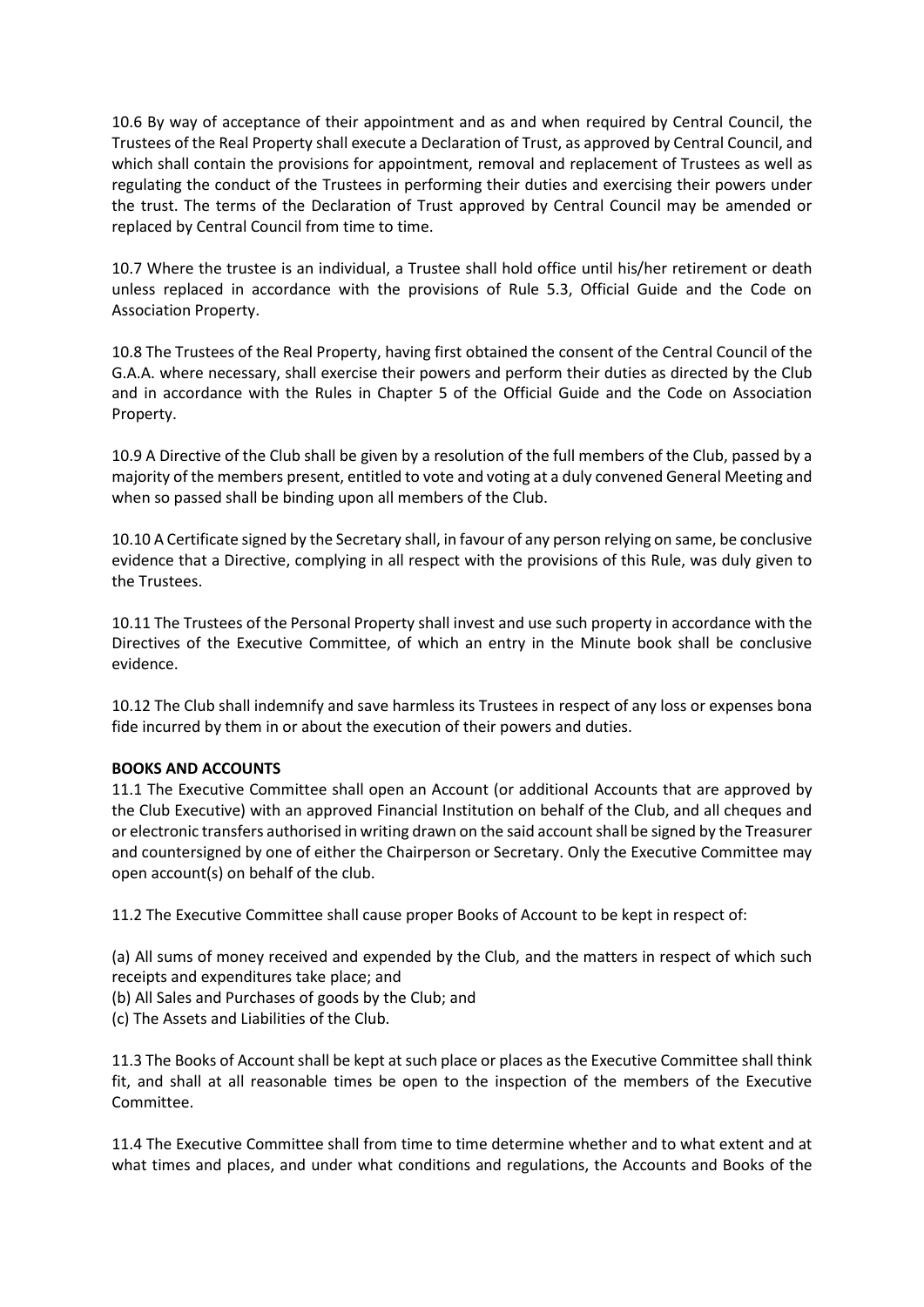Club, or any of them shall be open to the inspection of Full Members of the Club not being an Executive Committee member, and no member (not being an Executive Committee Member) shall have any right of inspection of any Account or Book or Document of the Club except as authorised by the Executive Committee.

11.5 An independent suitably qualified Person or Persons shall be appointed as Accountant(s) or as Auditor(s) to report on the Accounts/Financial Statements of the Club for presentation at the Annual General Meeting. If deemed appropriate by the Executive Committee of the Club the Accounts/Financial Statements shall be audited. A copy of the Accounts/Financial Statements, as adopted and approved, shall be submitted to the County Committee within four weeks of the date of the Annual General Meeting.

11.6 The Books and Accounts of the Club shall be presented to such Accountant(s) or Auditor(s) by the Committee in sufficient time to enable the Report of such Accountant(s) or Auditor(s) to be available and considered at the Annual General Meeting of the Club.

11.7 The Financial Statements shall be approved by the Executive Committee, and signed by two of three Officers – Chairperson, Secretary, Treasurer – on behalf of the Executive Committee.

11.8 The Executive Committee shall cause to be prepared and laid before the Annual General Meeting an Account of Income and Expenditure and a Balance Sheet made up to a date not more than six months before such meeting.

11.9 All Books of Account, including all documents, vouchers, statements and notes, as well as all minute books, notes of meetings, original and copy correspondence and all such documents are the property of the Club, and no person shall have any personal title to or interest in such documents to the exclusion of the Club.

11.10 The end of the Club Financial year shall be September 30th.

11.11 Similar provisions to the above shall apply to Clubs entitled to and availing of the provisions of Article 15 below.

#### **INCOME AND PROPERTY**

12.1 No portion of the Income and Property of the Club shall be paid or transferred directly or indirectly by way of profit, dividend, bonus or otherwise howsoever to the Members of the Club.

12.2 No Officer shall be appointed to any Office within the Club paid by salary or fees, or receive any remuneration or other benefit in money or money's worth from the Club in respect of such Office, provided however nothing shall prevent any payment in good faith by the Club of:

(a) reasonable and proper remuneration to any Member or Officer of the Club for any services rendered to the Club (other than as an Officer);

(b) reasonable and proper remuneration to any company of which a Member or Officer of the Club is a director or shareholder, for any services rendered to the Club;

(c) interest at a rate not exceeding 5% per annum on money lent by Officers or other Members of the Club to the Club;

(d) reasonable and proper rent for premises demised and let by Officers or other Members of the Club (including any Officer) to the Club;

(e) reasonable and proper out of pocket expenses incurred by any Officer in connection with their attendance to any matter affecting the Club;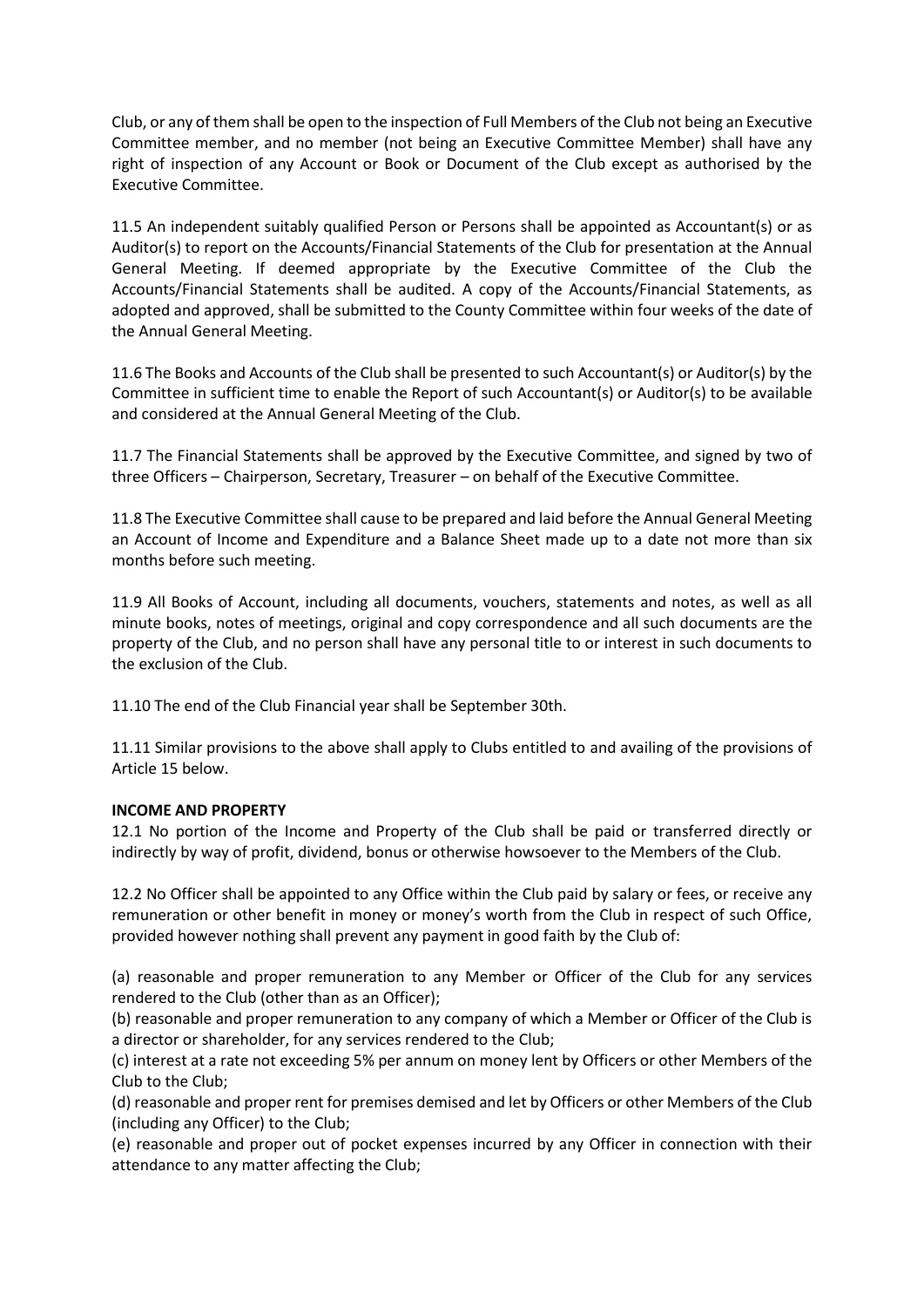(f) fees, remuneration or other benefit in money or money's worth to any Company of which an Officer may be a member, holding not more than one hundredth part of the issued capital of such Company.

#### **WINDING UP**

13.1 A resolution to Wind Up a Club shall be passed only at a General Meeting, specially summoned for the purpose of such resolution, if supported by not less than three-fourths of those present, entitled to vote and voting.

13.2 Any decision to Wind Up a Club shall be subject to the approval of the County Committee.

13.3 If upon such Winding Up, there remains, after the satisfaction of all its debts and liabilities, any property whatever, the same shall not be paid or distributed amongst the members, but the Trustees shall continue to hold same in trust for the appropriate County Committee of the G.A.A., to be used or disposed of as such County Committee shall direct, but shall in no instance pay or distribute such property amongst Officers, Members or Employees of the Club.

#### **ADDITIONS TO AND AMENDMENTS OF ARTICLES**

14.1 Additions to and Amendments of this Constitution may be made at an Annual General Meeting or at a Special General Meeting called for that purpose, providing that the Resolution proposing same is carried by a vote of three-fifths of the members present, entitled to vote and voting, that same do not conflict with the Official Guide, and that approval is given by the County Management Committee for the change(s).

14.2 Members wishing to propose Additions to or Amendments of this Constitution must send notice of the proposed Additions or Amendments in writing to the Secretary not later than fourteen days before the Annual General Meeting, or Special General Meeting as provided by Article 8.7 hereof.

14.3 Where appropriate, no Addition or Amendments shall be made to or in the provisions of the Main Object(s) (3), Income and Property (12) and the Winding-Up (13) Clauses in this Constitution for the time being in force, unless the same shall have been previously approved, in writing, by the relevant statutory authorities.

#### **LARGE CITY OR URBAN CLUBS**

15 A large City or Urban Club with major commercial and property interests may have a Club Committee Structure at variance from the standard structures outlined in this Constitution, to ensure proper organisation and governance of its commercial, property and allied financial activities. Such structure shall be subject to Club General Meetings of Full Members in-

(a) The Appointment of Committee Members who have responsibility for commercial property and allied financial activities.

(b) The submission for approval of Annual Reports.

(c) Like provisions of Article 11 above being applicable, including Annual Financial Audited Accounts of the commercial, property and allied financial activities being prepared and laid before an Annual General Meeting.

(d) The provisions of Articles 10 (and specifically of section 10.9) and 12, of this Constitution being complied with.

A Club Structure, as envisaged by this Article, shall have the approval of the County Management Committee in advance of it being implemented.